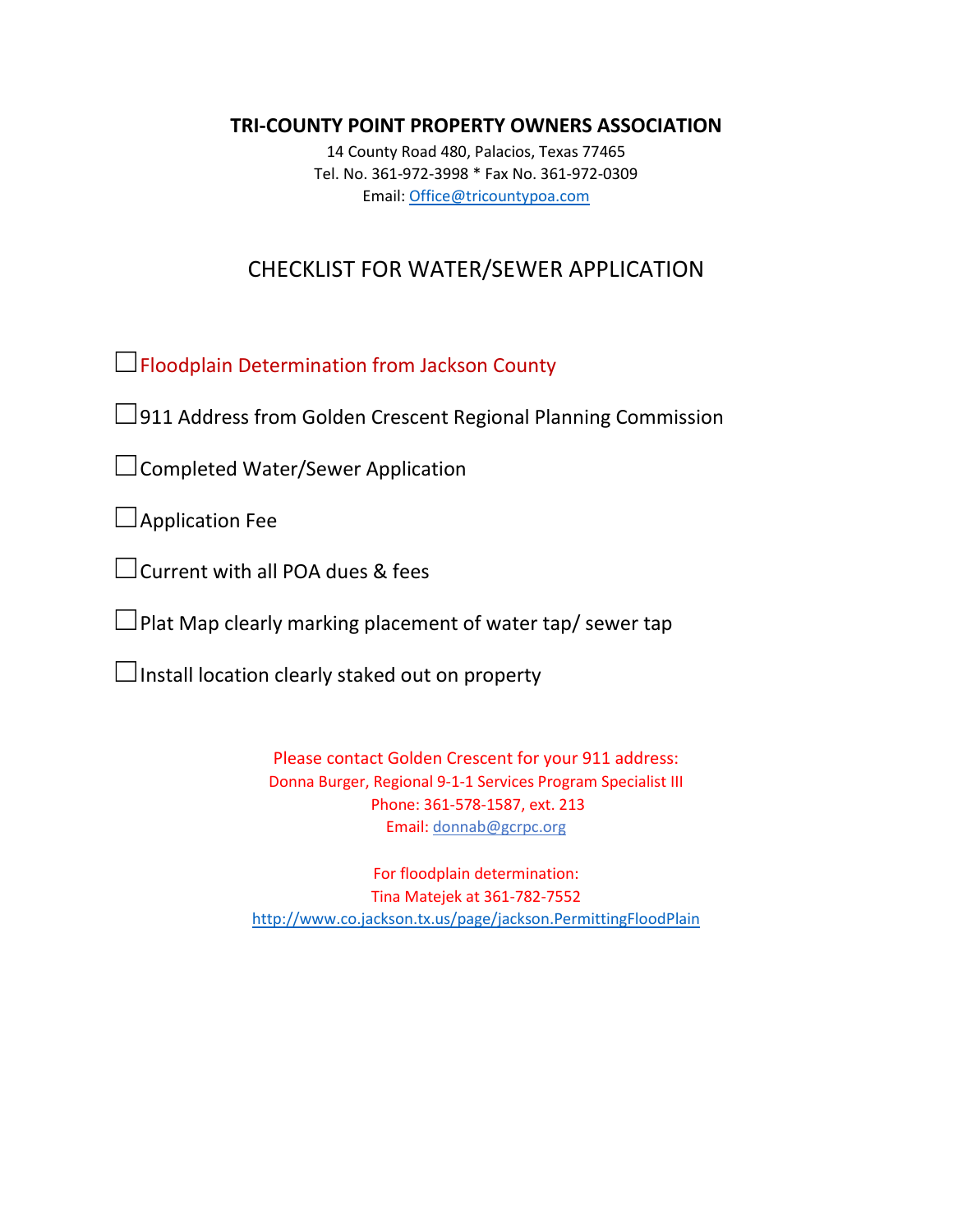## **TRI-COUNTY POINT PROPERTY OWNERS ASSOCIATION**

14 County Road 480, Palacios, Texas 77465 Tel. No. 361-972-3998 \* Fax No. 361-972-0309 Email: [Office@tricountypoa.com](mailto:Office@tricountypoa.com)

#### **Application for Water & Sewer Tap:**

Return application by CERTIFIED MAIL WITH RETURN RECEIPT to the address above OR HAND DELIVER to the Tri-County Point POA office with application fees.

|                                                                                                                                                                                  | Applying for: Water Installation \$500.00 $\Box$ Sewer Installation \$1000.00 $\Box$                                                                                                                                                                                                                                                                                                                                                                                                                                                                                                                                                                                           |
|----------------------------------------------------------------------------------------------------------------------------------------------------------------------------------|--------------------------------------------------------------------------------------------------------------------------------------------------------------------------------------------------------------------------------------------------------------------------------------------------------------------------------------------------------------------------------------------------------------------------------------------------------------------------------------------------------------------------------------------------------------------------------------------------------------------------------------------------------------------------------|
|                                                                                                                                                                                  |                                                                                                                                                                                                                                                                                                                                                                                                                                                                                                                                                                                                                                                                                |
|                                                                                                                                                                                  |                                                                                                                                                                                                                                                                                                                                                                                                                                                                                                                                                                                                                                                                                |
| Property Owner's Section: _______Block: _______Lot: ______                                                                                                                       |                                                                                                                                                                                                                                                                                                                                                                                                                                                                                                                                                                                                                                                                                |
|                                                                                                                                                                                  |                                                                                                                                                                                                                                                                                                                                                                                                                                                                                                                                                                                                                                                                                |
|                                                                                                                                                                                  | Relative to any application submitted, the Lot Owner(s) shall be required to make advance payment to the Association.                                                                                                                                                                                                                                                                                                                                                                                                                                                                                                                                                          |
| days.                                                                                                                                                                            | I understand that Tri-County Point Property Owners Association's Board of Directors requires three signatures for<br>improvement applications and will act upon this request as soon as possible. However, the approval can take up to 21<br>I agree not to begin improvements until I pick up my permit and post permit in my yard.<br>I understand that all work must be completed within 180 days from the approval date, unless otherwise stated.<br>I have been offered a copy of the Utility's Texas Water Commission approved Tariff, given the water & sewer<br>agreement and agrees to pay the rates in the Tariff and abide by the requirements in this application. |
|                                                                                                                                                                                  |                                                                                                                                                                                                                                                                                                                                                                                                                                                                                                                                                                                                                                                                                |
|                                                                                                                                                                                  | <b>Required for review</b>                                                                                                                                                                                                                                                                                                                                                                                                                                                                                                                                                                                                                                                     |
| Please contact Golden Crescent for your 911 address:<br>Donna Burger, Regional 9-1-1 Services Program Specialist III<br>Phone: 361-578-1587, ext. 213<br>Email: donnab@gcrpc.org |                                                                                                                                                                                                                                                                                                                                                                                                                                                                                                                                                                                                                                                                                |
| For floodplain determination:<br>Tina Matejek at 361-782-7552<br>http://www.co.jackson.tx.us/page/jackson.PermittingFloodPlain                                                   |                                                                                                                                                                                                                                                                                                                                                                                                                                                                                                                                                                                                                                                                                |
|                                                                                                                                                                                  |                                                                                                                                                                                                                                                                                                                                                                                                                                                                                                                                                                                                                                                                                |
|                                                                                                                                                                                  | For Office Use Only                                                                                                                                                                                                                                                                                                                                                                                                                                                                                                                                                                                                                                                            |
|                                                                                                                                                                                  | Date Received: ___________________ Initials: _____________ Installed LJ Incomplete                                                                                                                                                                                                                                                                                                                                                                                                                                                                                                                                                                                             |
|                                                                                                                                                                                  |                                                                                                                                                                                                                                                                                                                                                                                                                                                                                                                                                                                                                                                                                |
|                                                                                                                                                                                  | Date: ________________                                                                                                                                                                                                                                                                                                                                                                                                                                                                                                                                                                                                                                                         |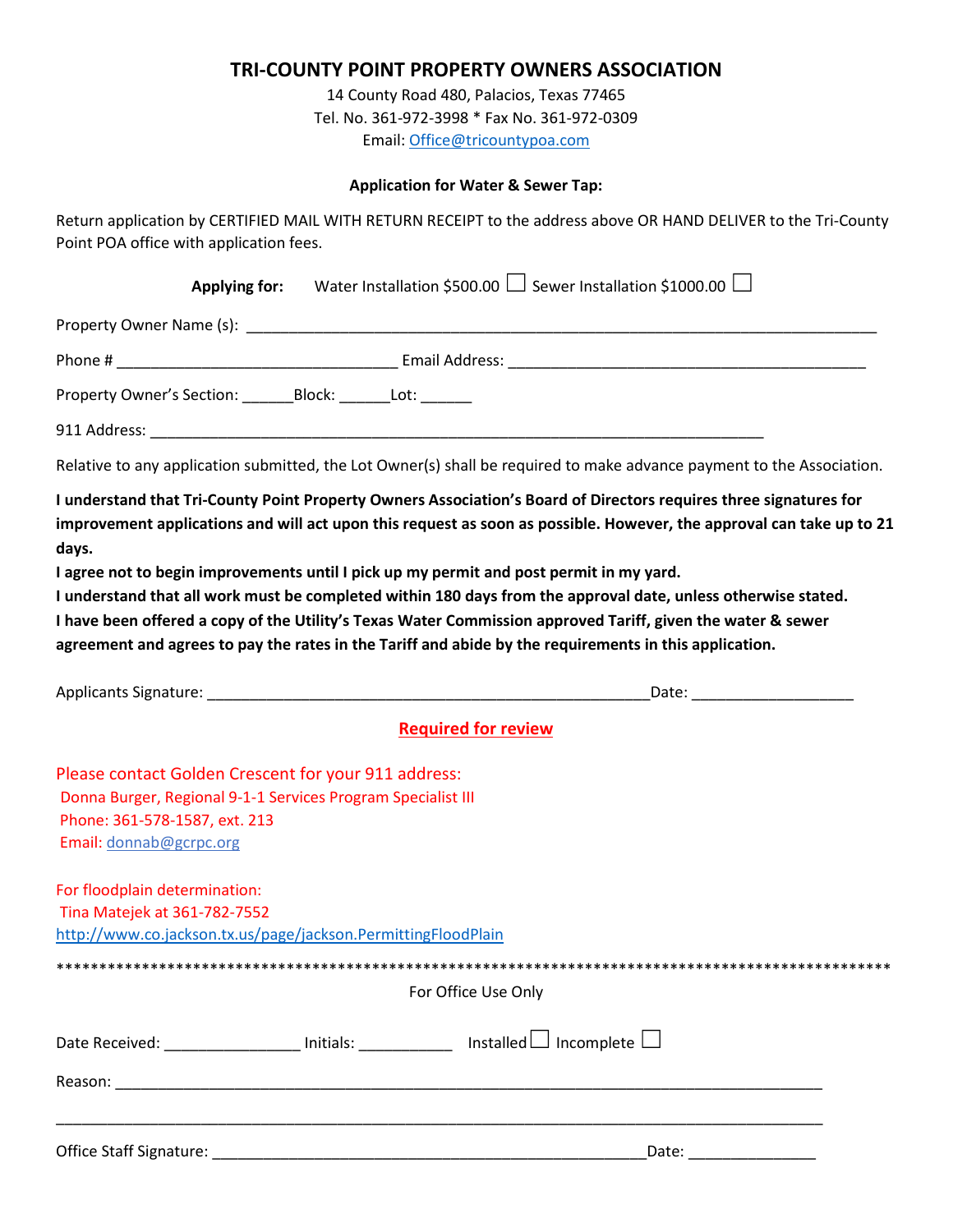# **TRI-COUNTY POINT PROPERTY OWNERS ASSOCIATION**

14 County Road 480, Palacios, Texas 77465 Tel. No. 361-972-3998 \* Fax No. 361-972-0309 Email: [Office@tricountypoa.com](mailto:Office@tricountypoa.com)

### **Water & Sewer Agreement**

• The POA agrees to sell and deliver water to the customer and the customer agrees to purchase and receive water from the POA in accordance with the rules and regulations of the POA as included in its approved Tariff on file with the Utility and the Texas Water Commission.

• All water will be measured by meter which is furnished, installed, owned and maintained by the Utility. The meter and/ or sewer connection is for the sole use of the customer to service one dwelling, business or property. The customer shall not share, resell, or sub meter water to any other dwelling, business, property, etc., without the specific written authorization from the POA and in compliance with applicable laws and regulations.

• Customer will allow the POA access at all reasonable times to its property and equipment located upon customer's premises for the limited purposes of reading the water meter, repairing or replacing existing facilities and the inspection of customer's facilities to check for illegal connections or unsafe plumbing practices or cross-connections, in compliance with the requirements of the Texas Department of Health's "Rules and Regulations for Public Water Systems".

• The water meter will be located in the POA right of easement and the customer is responsible, at their own expense, a service line from the water meter to the point of use which includes a cutoff valve on the customer's side of the water meter.

• Customer will be responsible for maintenance and repair of their service line. Customer shall hold the POA harmless from any and all claims or demands for damage to real-estate or personal property occurring from the point the customer ties on the water meter to the final destination of the line installed by the customer.

• Customer understands the Utility has right to the easement for the purpose of installing, maintaining and operating such pipelines, meters, valves, and any other equipment which may be deemed necessary for the provision of Utility service to that Customer.

• The POA will attempt to restore the customer's property to its original condition after installation or repairs. This easement may be in such form as required by the Utility.

• Customer will not permit anyone except the Utility's employees to tamper with or interfere with any of the equipment installed on the customer's premises, including locks.

• Sewer customer will furnish, at owner's expense, power to the sewer pump two 220-volt electrical plug with a weather tight box. Electrical wire must be buried in ground, in underground conduit. Customer will install, at owner's expense, a service line from the sewer pump to the point of use. The sewer pump cannot be connected to an extension cord.

• The individual household pumping units in the collection system are integral components of the treatment system and not household plumbing; therefore, the permittee is responsible for operation and maintenance of these units. However, if the homeowner has recurring problems with the system, we may require the homeowner to pretreat their system before it enters our integral components.

• If the integral components of the system are damaged due to misuse, from items such as, oil, grease, feminine products, diapers, cigarette butts, handy-wipes, rags & strings, coffee grounds, paper towels, anti-bacterial soaps, latex, plastic or metallic objects, and any other non-biodegradable items, the household member will be responsible for **ALL** repair cost.

Section: Lot: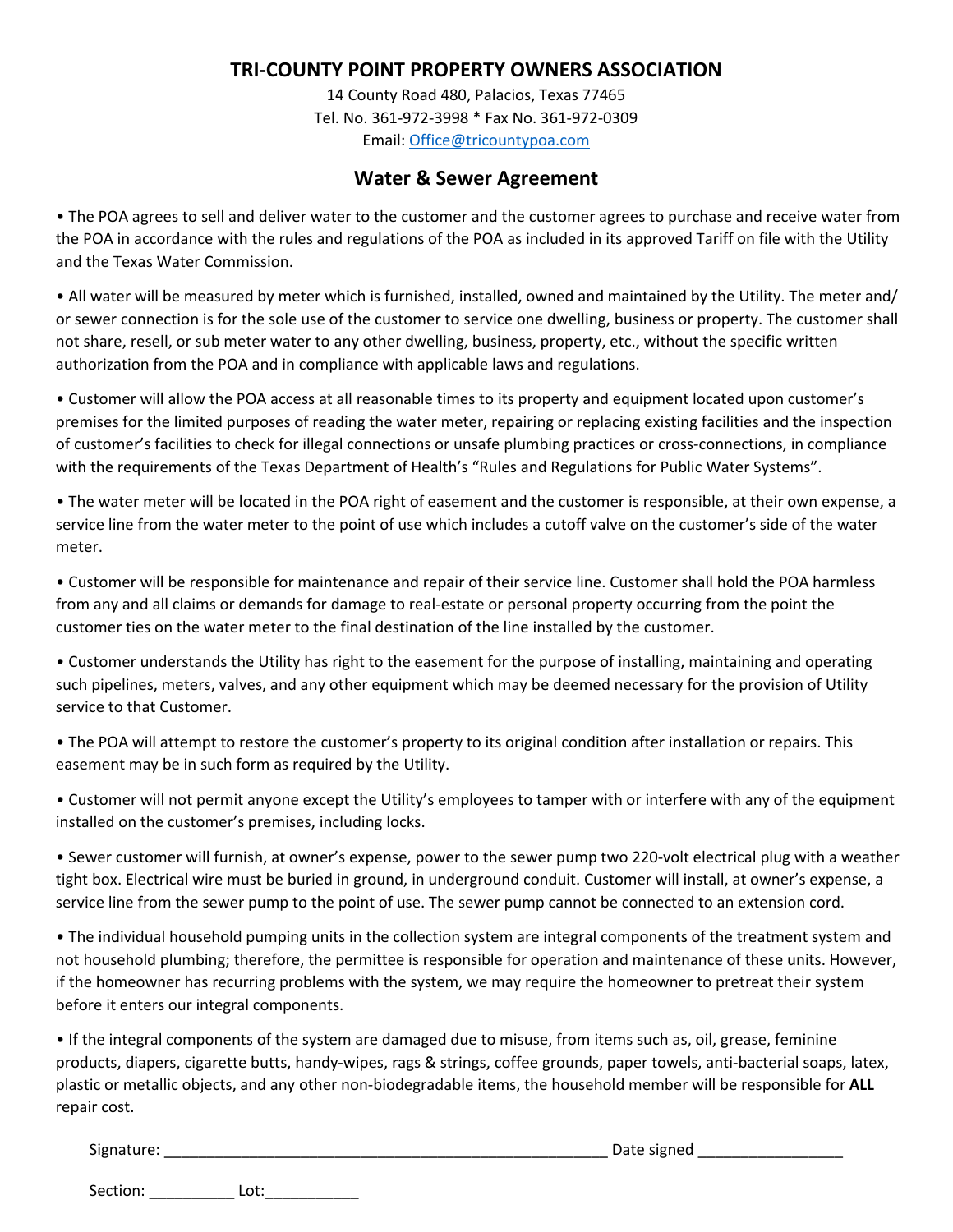# **COMMERCIAL APPLICANTS**

Will these operations place unique, non-standard service demands upon the system or require any special facilities? YES  $\Box$  or NO $\Box$ If yes, please describe: \_\_\_\_\_\_\_\_\_\_\_\_\_\_\_\_\_\_\_\_\_\_\_\_\_\_\_\_\_\_\_\_\_\_\_\_\_\_\_\_\_\_\_\_\_\_\_\_\_\_\_\_\_\_\_\_\_\_\_\_\_\_\_\_\_\_\_\_\_\_\_\_\_\_ \_\_\_\_\_\_\_\_\_\_\_\_\_\_\_\_\_\_\_\_\_\_\_\_\_\_\_\_\_\_\_\_\_\_\_\_\_\_\_\_\_\_\_\_\_\_\_\_\_\_\_\_\_\_\_\_\_\_\_\_\_\_\_\_\_\_\_\_\_\_\_\_\_\_\_\_\_\_\_\_\_\_\_\_\_\_\_\_\_\_\_\_\_ \_\_\_\_\_\_\_\_\_\_\_\_\_\_\_\_\_\_\_\_\_\_\_\_\_\_\_\_\_\_\_\_\_\_\_\_\_\_\_\_\_\_\_\_\_\_\_\_\_\_\_\_\_\_\_\_\_\_\_\_\_\_\_\_\_\_\_\_\_\_\_\_\_\_\_\_\_\_\_\_\_\_\_\_\_\_\_\_\_\_\_\_\_ Applicant's Signature: \_\_\_\_\_\_\_\_\_\_\_\_\_\_\_\_\_\_\_\_\_\_\_\_\_\_\_\_\_\_\_\_\_\_\_\_\_\_\_\_\_\_\_\_\_\_\_\_\_\_\_\_\_\_Date: \_\_\_\_\_\_\_\_\_\_\_\_\_\_\_\_